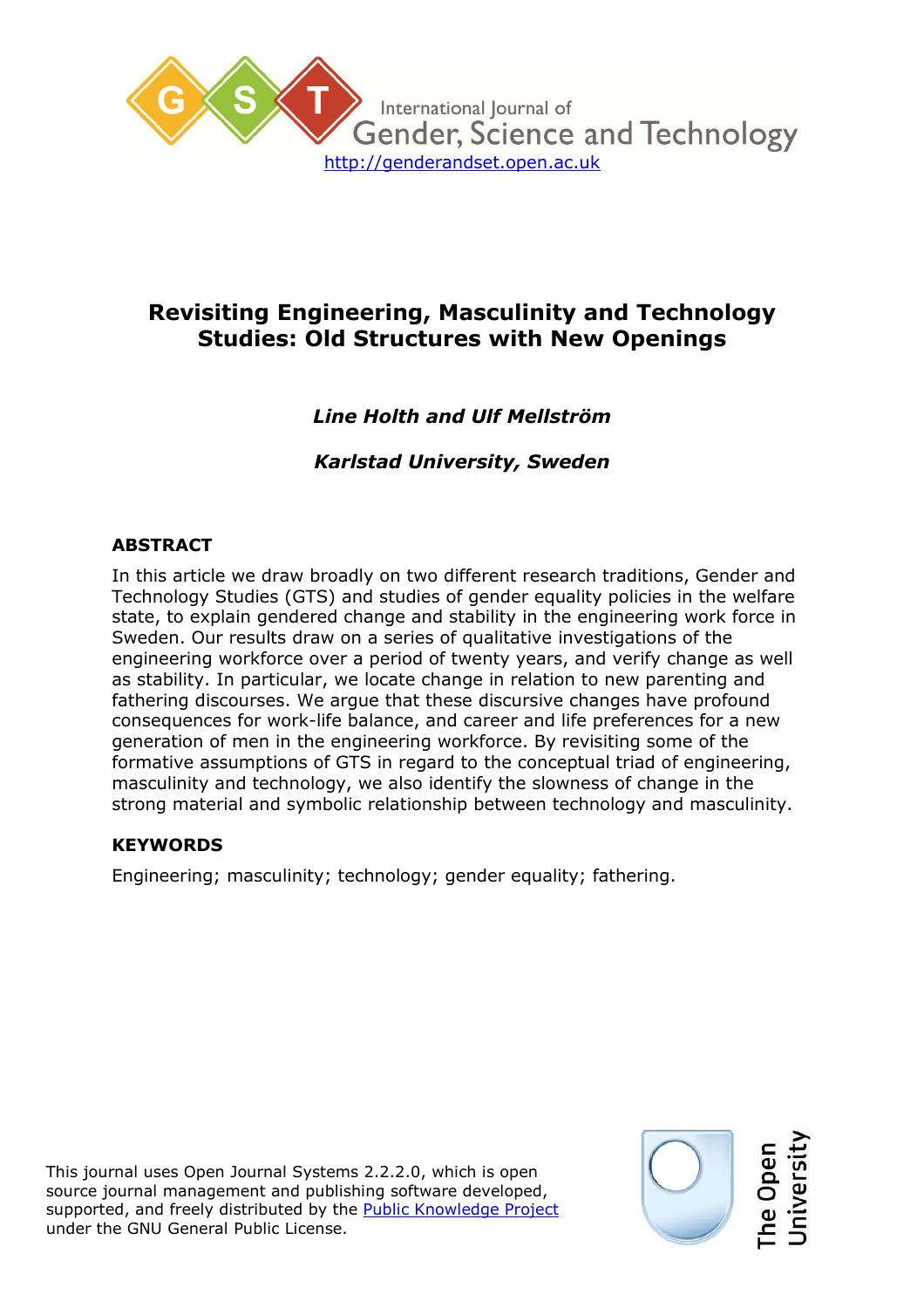# **Revisiting Engineering, Masculinity and Technology Studies: Old Structures with New Openings**

# **INTRODUCTION**

In this paper we revisit some of the formative assumptions of the conceptual triad of engineering, masculinity and technology in Gender and Technology Studies (hereafter GTS). We do this in the light of new empirical evidence within a Swedish national context of a strong gender equality discourse. We tap into current debates about how national contexts produce, reinforce, or reflect structural and normative gender relations (cf. Hook, 2010) at individual family as well as organisational levels. We compare and develop this new empirical evidence (Gonäs et al., 2009) in relation to the results and conclusions of previous investigations (Mellström**,** 1995, 2002, 2004). The aim is to inductively identify stability, change and transformation in gendered relations of the engineering workforce with a special focus on technology and masculinity. Our aim is furthermore to show how new and emerging parenting and fathering discourses in the Swedish society are indicative of more gender balanced productive and reproductive relations within the engineering workforce.

The paper has three substantial parts; 1. Theoretical backdrop and situating the cultural context including material, method, and analytical considerations; 2. Passing on gendered knowledge; 3. New analytical dimensions and openings of engineering, masculinity and technology studies.

## **THEORETICAL BACKDROP AND SITUATING CULTURAL CONTEXT**

## **Engineering, Technology, and Masculinity**

Throughout the history of GTS the strong material and symbolic relationship between masculinity and technology has been given a significant explanatory value in regard to the exclusion of women in science and engineering, and has become a key to understanding why and how men have come to dominate technical professions in general. Within GTS the relation between engineering, technology, and masculinity has been under scrutiny from the beginning of the formation of the field. In a number of sociological, historical, and anthropological studies (cf. Cockburn, 1985; Hacker, 1989; Wajcman, 1991, 2004; Faulkner, 2000a, 2000b, 2001; Oldenziel 1999) the "pervasive and durable equation between masculinity and technology" (Faulkner, 2000a:3) has been confirmed. In these studies, emanating from labour process theory and theories of patriarchy in women studies, we can observe how technology and the masculinization of power have been intimately connected. In other studies the individual importance that technologies have for men, has been verified (Mellström, 2002, 2004, 2010;, Schyfter, 2009). In these studies technology is shown to be an essential part of many men's upbringing and connects closely to definitions of what is masculine and what is not. Crucial for such identification is the early socialization with and the embodiment of different machines and technological knowledge and the pleasures derived from this. Such 'tinkering' pleasures have generally been codified as masculine, and as an object of men's passion because they have an embodied relationship with machines, and because a machine is often a symbiotic extension, of the person, of the man. In many cases a machine is given a feminine persona, thereby (re)producing both normative heterosexuality and gendered differences. This has been one of the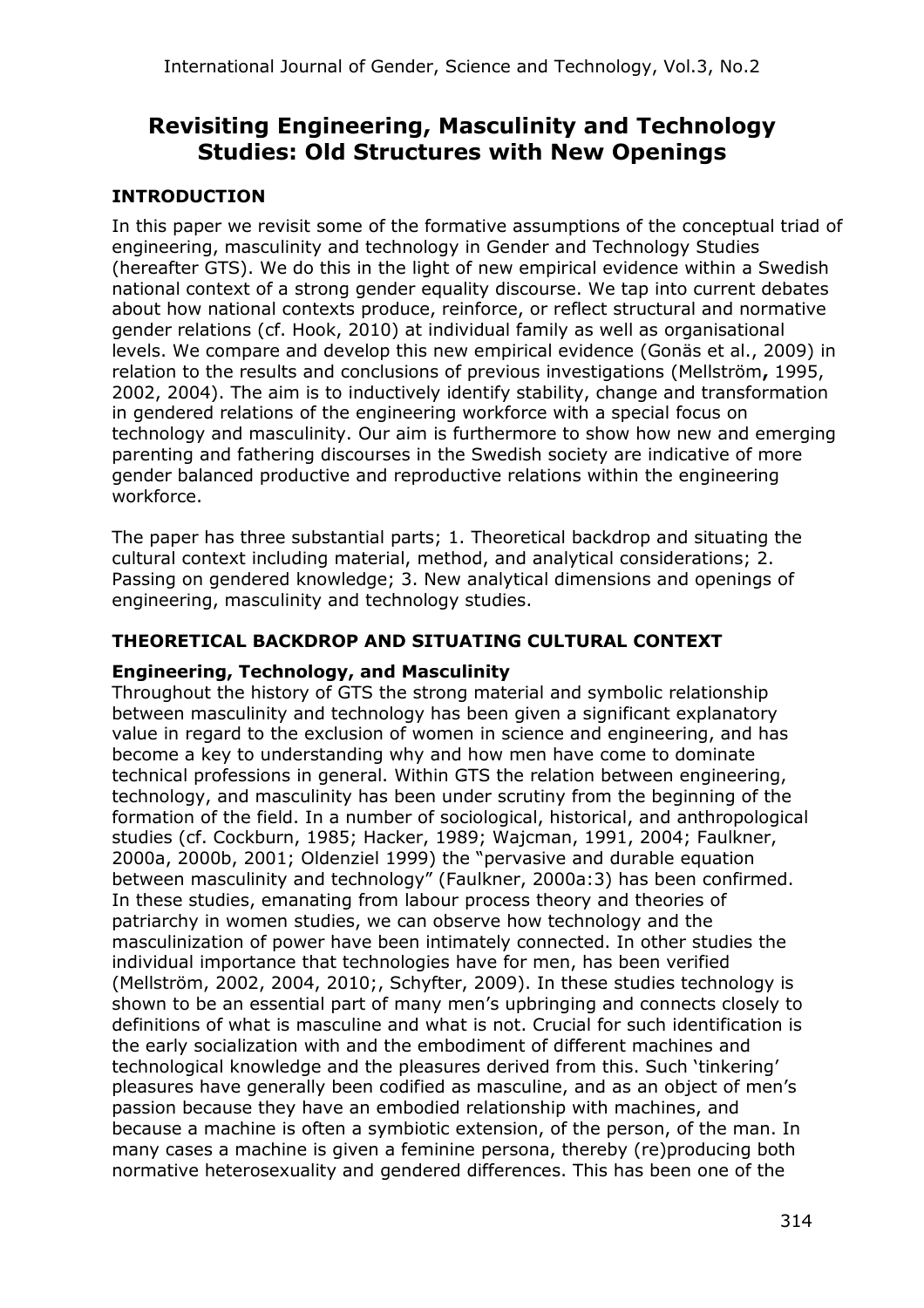more significant ways in which the equation between technology and masculinity came to be so pervasive and durable.

As GTS is currently in a phase of reinvigorating theoretical foundations, opening up for intersectional and queer perspectives (cf. Bray, 2007; Landström, 2007; Magnet, 2007; Light, Fletcher, and Adam, 2008; Mellström, 2009), this also includes technology and masculinity studies. In this article we adhere to a critique of rigid gender conceptualisations by examining the role of embodiment in relation to diverse technologies, trying to diversify the often rather monolithic portrayal of gendered subjectivity in engineering and technical professions. In showing how embodied relationships with various forms of technologies constitute central components of various male and (female) subjectivities, we can also show how different positions progressively include men and women. We relate these openings to changes in the reproductive sphere transferring to work place relations.

Another dimension of predictable gender relations in GTS is what Landström (2007:8) calls "the customary reproduction of heteronormativity in gender and technology studies". Arguing that GTS has been oddly disconnected from debates around the constitution of gender, Landström (ibid.:19) advocates that we "move beyond the comfort zone of heteronormativity.", and problematise the 'black-boxing' of gender in gender and technology relations. Although we do not specifically address the semiotics of heteronormativity in this article, and we stay within the zone of a heterosexual imaginary, our aim is to open up gendered diversity and emphasise that gender in gender and technology relations are heterogeneous, distributed, made and unmade in complex ways. Still, to study the engineering workforce in Sweden over time is also to study an occupational group of overwhelmingly white, middle-class and technically proficient men whose professional status is ascribed considerable societal status. In many ways this is a core group in upholding a certain form of hegemonic, and heterosexual, masculinity. In other words, we are here cutting into what classically might be labelled as different forms of 'hardcore' masculinities. These are forms of masculinity that have resisted gendered change and reform, and cling onto traditional patriarchal core values in social communities that exclude women (Mellström 2011:2). Engineering has traditionally been such a social space.

## **Gender Equality and Masculinity Politics in Sweden**

In this article we address issues of gendered diversity by adhering to current debates around gender equality, 'work and life' balance policies; stressing the importance of national frameworks in analysing gender inequality in modern welfare states (Lewis and Campbell, 2008; Lewis, Campbell and Huerta, 2008; Hook, 2010). In the emerging conceptualisation of how national contexts are constitutive of normative gender arrangements we can, according to Hook (2010:1484), identify two threads: "one focusing on how national context influences gender inequalities through access to concrete resources and opportunities and the other on how national contexts influence normative expectations about behaviour." National context has been differently conceptualised as the welfare state, cultural norms or specific family policies (Lewis, Campbell and Huerta, 2008; Hook, 2010). For our purpose we adhere to Hook's definition of national context: "as distinct practices and policies and focus on examining factors that are relevant to task segregation" (2010:1485), but we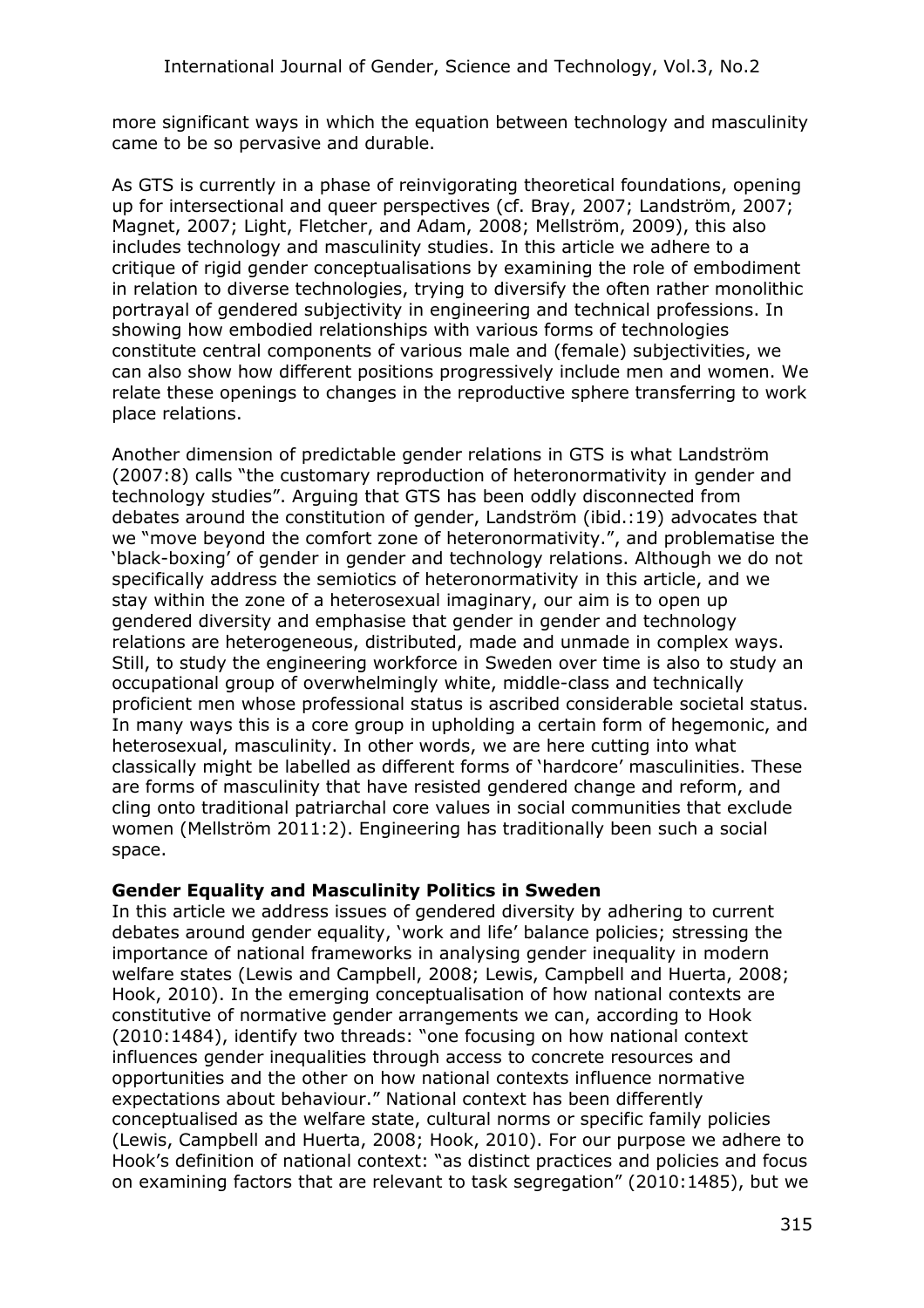would also like to stress the importance of looking at national context as something including historical and cultural particularities forming normative gender arrangements. In the context of the social (democratic) engineering projects of the Scandinavian welfare states we believe this is of extra significance since Scandinavian countries have, for instance, pioneered paternity leave since the 1970s. The shaping of gender equality policies through a feminist friendly state is consequently crucial for individuals in their pragmatic decision making as well as the normative context in which decision making is embedded (ibid:1484). In this article we argue that the cultural context of a strong gender equality discourse within the Swedish national context is of utmost importance in understanding new gender configurations in engineering work and education.

As part of a state feminist ideology and a corporative political vision of a gender egalitarian society the idea of double emancipation by way of equal parenthood has been central. In Sweden, the idea of gender equality and double emancipation came to have a huge importance in the development of the welfare state (Klinth, 2002). The general political vision is that male emancipation is to be achieved through men's active fatherhood and women's participation in the labour market. Today, Sweden is close to a full-time, dual earner family model supported by the state via paid parental leave and extensive formal care services (Lewis, Campbell and Huerta, 2008:21). According to current statistics (SCB, 2008), in 2007 81% of women and 87% of men were in the labour force, and 50% of employed women worked full-time.

Early on, fatherhood became a vital part of the gender equality politics of Swedish state feminism. This is what Klinth (2002) refers to as *daddy politics.* In a narrow sense this is the concrete political actions and measures that have been taken during the last forty years concerning men and family politics. In a wider sense it is a discursive set of attitudes and actions that characterise a political will and ambition, and that covers a wide range of political opinions.

Through the implementation of the parental insurance reform that has been phased in, in three different stages (1974, 1995, and 2002), men were made into a political category within the reproductive sphere. Through the parental insurance reform, a feminist framework for thinking around family politics has been established. Although Sweden is far away from having an equal state of parenthood between men and women, this is still a huge step forward in terms of gender equality. Active and involved fatherhood is today the norm in contemporary Swedish parenting.

In sum, the corporative political climate of the Swedish welfare state is believed to incorporate a certain moderate or modest form of masculinity which opens doors to feminist concerns and politics, and not least opens up for questioning the distinction between domestic and public spheres. In line with change oriented studies of new masculinities in a Swedish context (cf. Nordberg, 2005; Forsberg, 2009; Klinth and Johansson, 2010; Egeberg Holmgren, 2011), we argue that we now see a new generation of men who have integrated these long-term political visions of gender equality and reforms as part of their career choices and life preferences. As will be shown this also has effects on the engineering workforce and work-life balance, and on how parenting and fatherhood are perceived and conducted among our engineering informants. We draw our conclusions about the changing gendered relations in the engineering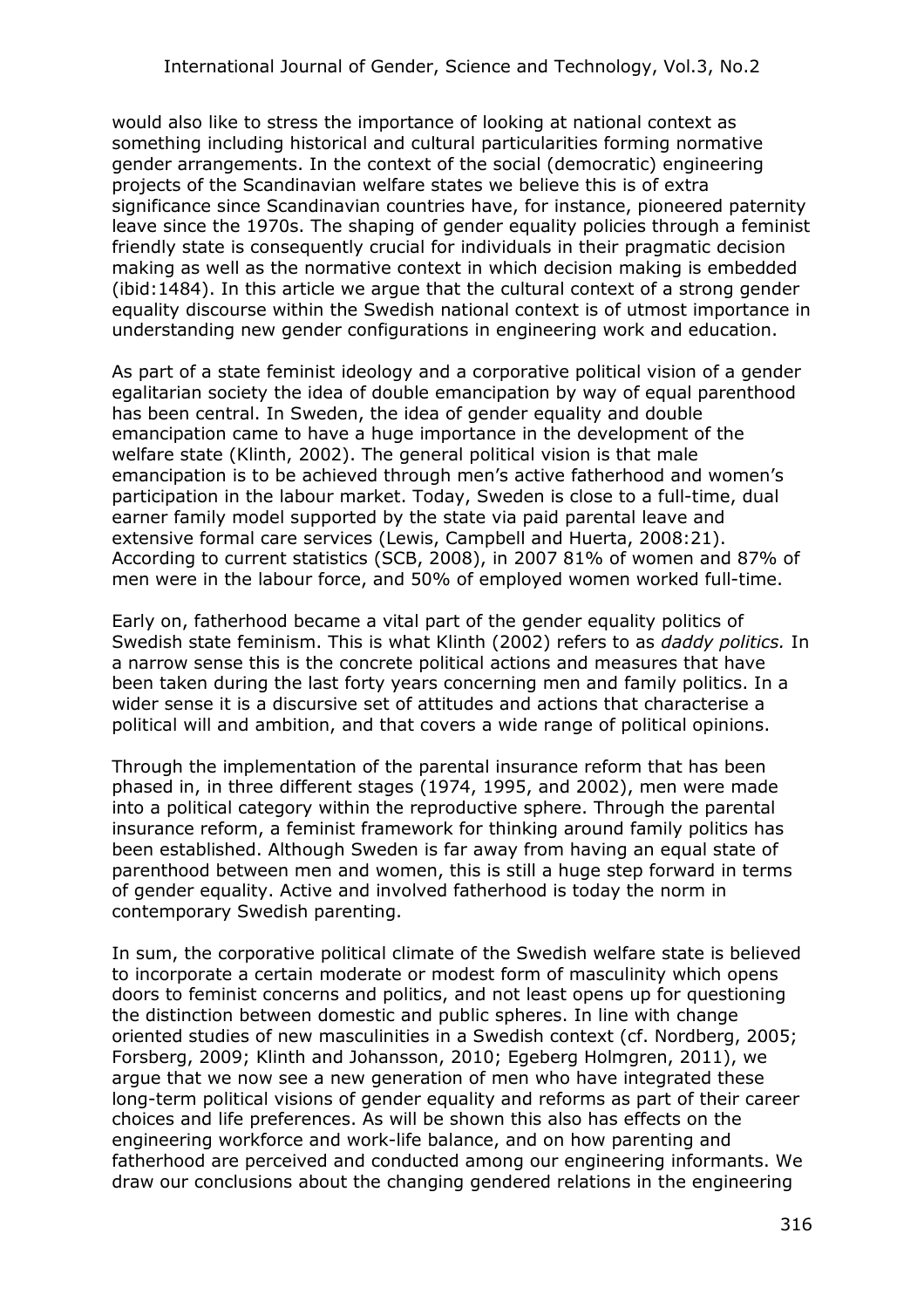workforce from the individual narratives and qualitative empirical data that are indicative of a change taking place on a wider scale.

## **Materials, Methods, and Analytical Considerations**

This article is based on a series of engineering and technical profession studies conducted over a period of twenty years (Gonäs et al., 2009; Mellström 1995, 2002, 2004). These studies represent a continuum of research experiences focussed on the engineering workforce within a Swedish national context. The main bulk of data derive from interviews and observations in different work and educational settings. The data in the early studies by Mellström were collected through ethnographic observation, complemented with seventeen life-history interviews with MSc engineers, five women and twelve men. Of these seventeen engineers seven were mechanical engineers and eight held degrees in computer science. In these studies, nine months each were spent at two different engineering workplaces in the years 1989 to 1991. One workplace was a chassis department in the design and development division at a Swedish car corporation. The other workplace, Microchips, was a small, high-tech enterprise within the semiconductor industry that provided specified integrated circuits to the Scandinavian market. At the beginning of 2002, follow-up interviews were conducted with three male and one female participants.

The data for the contemporary study, conducted by Holth in 2009 and 2010, are based on life history interviews with MSc engineers from engineering programmes at Karlstad University, mid-Sweden. Graduates from two gender imbalanced programmes were interviewed; computer science and mechanical engineering. Twenty-four engineers were interviewed, out of which nine women and five men were computer science graduates, and six women and four men were mechanical engineering graduates. $1$ 

In the early studies as well as the contemporary one, the life history interviews have been structured with regard to the respondents' experiences and feelings in chronological order, focussing on social continuity in relation to technology, upbringing, education, occupational career, hobbies, family situation, and worklife balance. The analysis traces various forms of social continuity in the life experiences of men and women in these studies. The concept of social continuity here relates to that of *social career* (Humphrey, 1993) within which one's life career is characterized by continuity or discontinuity in relation to one's social origin. It follows that a life career of social continuity deviates little from the form of life that one has experienced during childhood and adolescence. In particular we have been interested in issues of embodiment, socialization, change and stability, and how and in what way artefacts and machinery have come to represent social continuity in their lives.

In our analytic procedures we have made systematic comparisons between the different sets of data with regard to the recurrent themes and questions related to an occupational career, family formation, educational preferences, and general work-life balance issues. This means that we have re-analyzed relevant and related sections of the previous studies in order to match the contemporary study. In this respect the results represent a partly new analysis of previous research in relation to questions that were evoked by the contemporary investigation, such as an increasing emphasis on parenting and fathering. Still, it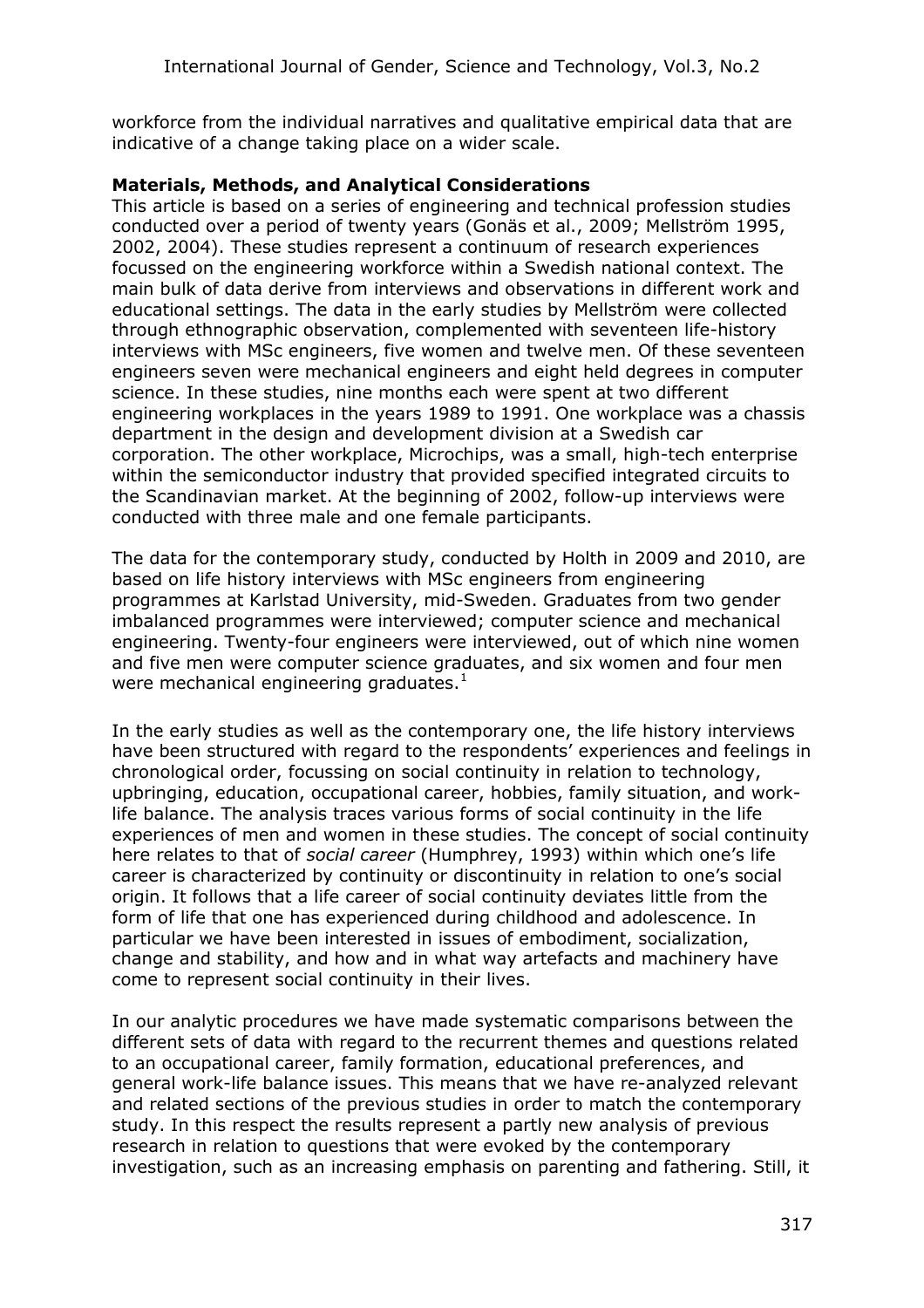is important to stress that the work life balance questions of the contemporary investigation intentionally followed a very similar research design to the previous series of studies, with the concept of social career as the navigating analytic tool.

## **PASSING ON GENDERED KNOWLEDGE**

## **Growing Up Male – Early Gendered Imprints and Memories**

In the longitudinal perspective of our different investigations we can observe that certain formative aspects of the durable and pervasive relation between technology and masculinity are as valid today as they were twenty years ago. These socializing aspects are connected to how the 'male body' is an arena for discursive imprints, how embodied practices and tinkering pleasures are codified as masculine and performative aspects of the 'doing' of masculinity, and how technology and technical artefacts act as stabilizing objects, mediating and reifying experiences and knowledge between different generations of men.

Early experiences of embodying digital as well as other forms of technologies are a common trait in the interviews, and generally kinesthetic experiences of machines constitute a common theme in the life histories of most engineers today, as well as in the early studies. The engineers testify to a technical interest that grew out of a childhood milieu, most often rural, where machines had been an integral part of the local setting. Memories of concrete, embodied practical skills and of close relationships with machines are recurrent. A common ground in these men's early experiences of embodying technologies is something that we can observe over time and something that is described in a very similar mode today as it was twenty years ago. Another recurrent aspect is the sensual delight and powerful emotions derived from interaction with machines as something highly important and formative for masculine self-esteem. According to our analysis, this strong symbolic and embodied connection seems to hold a similar strong value over time. In particular we can observe that this pervasive relation is related to male bonding and friendship, and generally confirms ideas and practices about manhood and 'true' masculinity in contexts important for nurturing technical interest and talent early on in life.

In addition there is also an interesting discursive understanding among some of the male engineers that essentialise masculine virtues in relation to technology in contrast to female ones. One example is Bertil, (age 35) a mechanical engineer who at the time of the interview was working as a manager of a large manufacturing company He is doubtful about practical abilities being second nature to women.

I believe that somehow we don't expect or would be very surprised if these mechanical abilities were second nature to a woman. It is that thing about growing up with mopeds, cars and all that. I would be surprised if she proved to be very competent at such things.

In Bertil's understanding it is interesting to note how technological tinkering is transformed into an essentialised nature of men, and in a wider perspective, how seemingly mundane social practices such as the bodily learning of technological tinkering are transformed into 'facts' about the nature of men and masculinity. It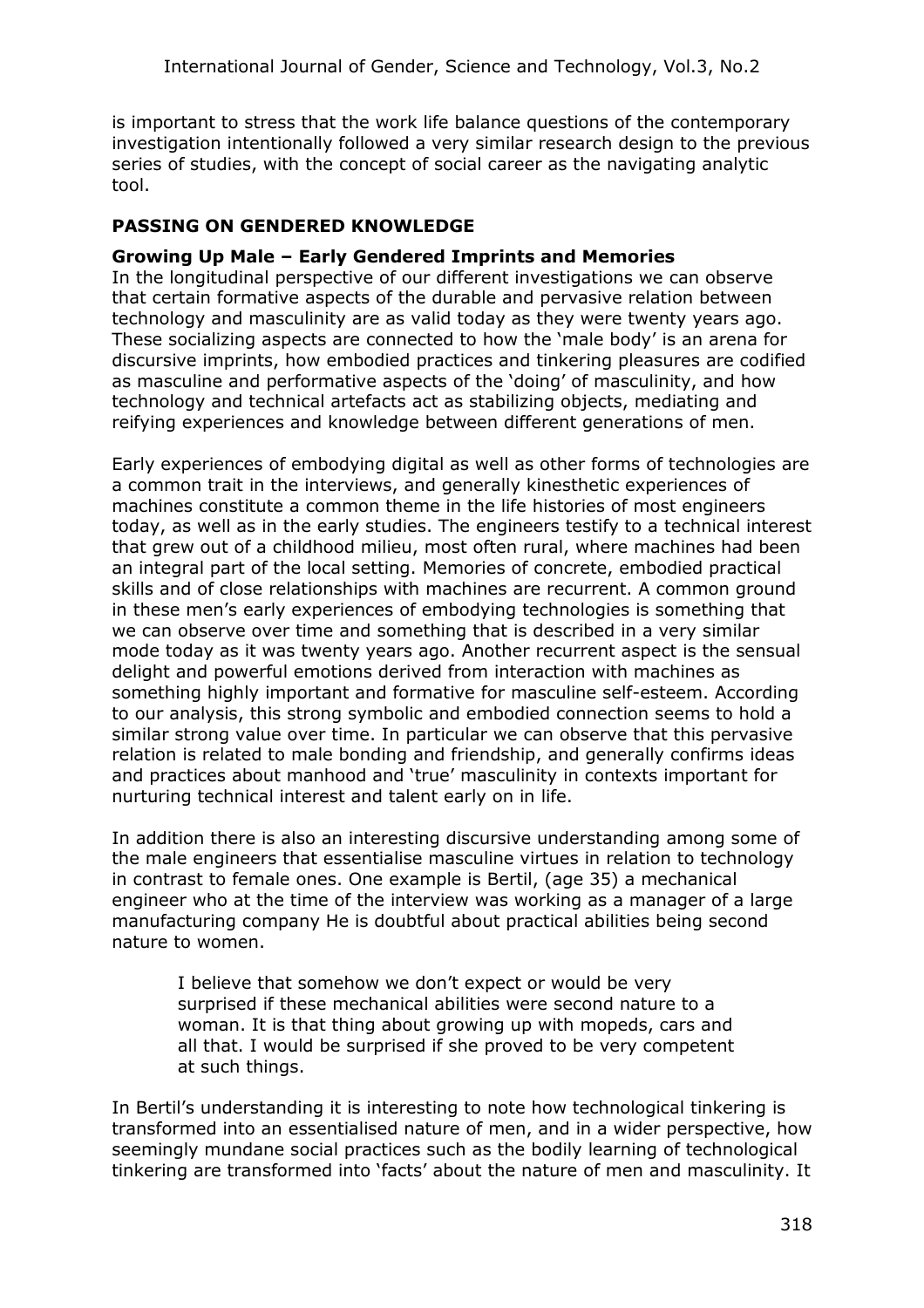is also interesting because it gives us a hint about how technology has become an expressive part of a certain form of masculinity. This is seen in the way technical skills become a part of a discursive understanding of what it means to be a competent man, a man who can handle a variety of practical problems and harbor a wide repertoire of kinesthetic 'feels' for technologies of different kinds. In other words, a practical, embodied, multiskilled ability is part of a definition of 'true' masculinity.

In contrast, the female engineers we interviewed in the contemporary study have fewer distinct memories concerning bodily technical experiences in their formative years. They describe a permissive atmosphere where they were free to participate in technical projects if they wanted, but often found themselves on the periphery as observers. To us, this confirms that the cultural codification of the bodily sensations of tinkering practices and rituals still constitutes a formative component in the gendered gap in technical professions and practice.

## **Passing on Knowledge in and Between Generations**

The passing on of gendered knowledge between generations is of crucial importance with regard to the gendered gap in engineering and technical professions. What is evident in the contemporary study as well as the early studies is the way men socialize with each other and in connection with machines of various sorts, and how that forms a bond with men of different generations and between men of the same generation. In our interpretation technology represents social continuity in a world of men. It is something that maintains a path back to adolescence. In all cases, the significant others that are referred to are male, and the father seems to be of special importance for establishing the participants way into the world of technology. A firm observation is that to enter into the world of technology means entering a world of men. A deft touch has generally been deemed a positive social and cultural value, and technical knowledge has literally been handed over between generations of men through the practical experience and sharing of embodied technical knowledge.

The men we interviewed describe their closeness to their fathers as a common understanding and curiosity about the mysteries of technology. The stories about fathers are, at the same time, stories about the joys of sharing technical knowledge. There is however a strong connection with the father for both women and men. Even so, women's and men's stories are significantly different. Unlike the men, when childhood and family relations are recounted the women do not describe their own early technical experiences as being primary. Their fathers were dexterous men, strongly encouraging their daughters' technical interest and talent. Fathers are described as role models and women engineers often describe their fathers' concrete homebound technical projects, expressing admiration for their fathers' skills. Elisabeth, (age 41) describes her father as follows:

…my father was an engineer; he built and fixed and repaired everything. So technology was very much a part of my childhood, it was just the way it was.... He built a boat for two years, a huge boat in our garden, and he built and renovated houses. He was very, very handy. The knowledge was there the whole time and if you wanted to do something you just got started and did it! We were always allowed to try things.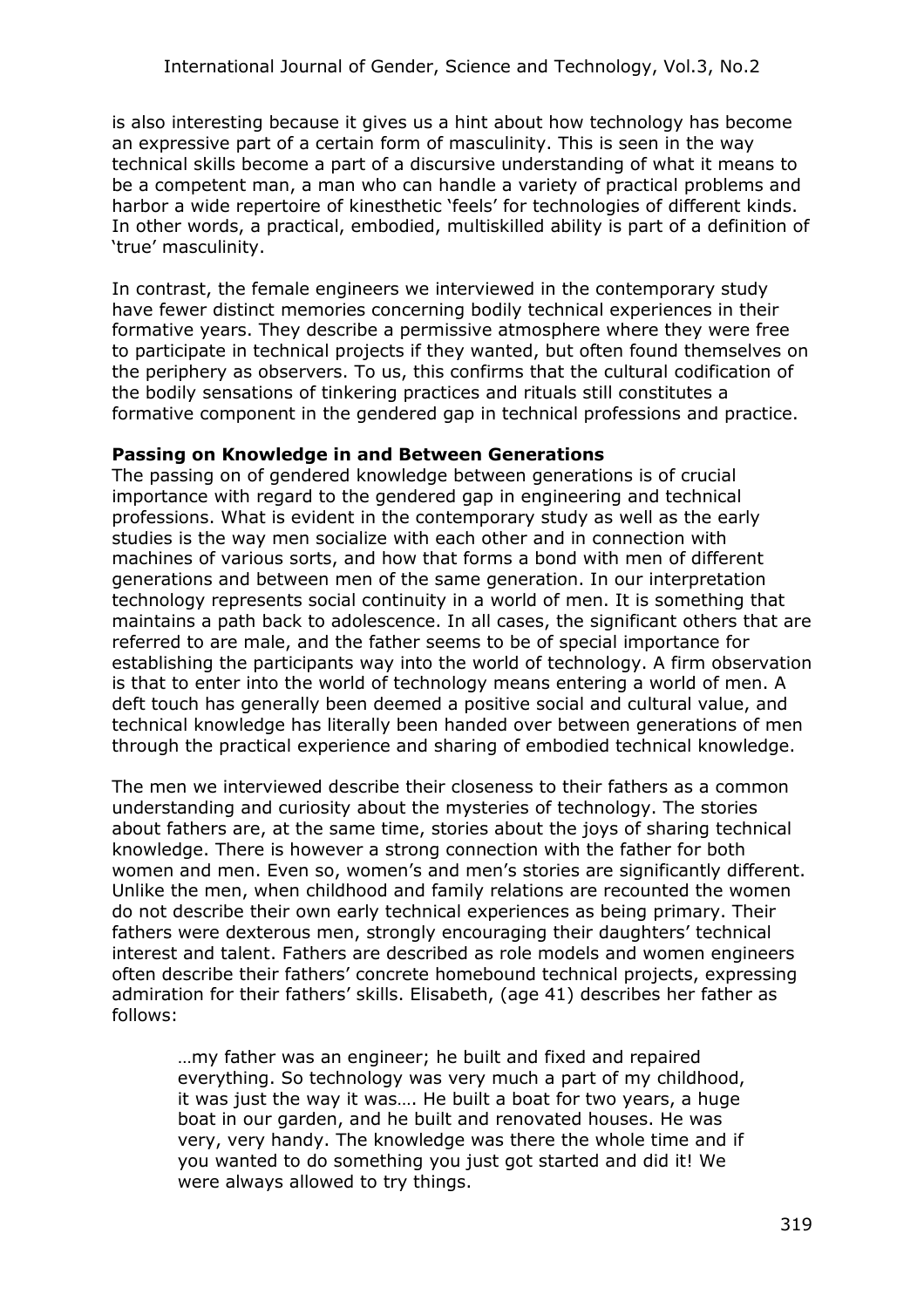In many cases this has triggered, and has generally been of great importance, in encouraging the female engineers to pursue a technical career. It is however evident that it was, and still is, a highly gender-segregated picture that emerges. Women are not mentioned as significant others in either the early or contemporary investigations. It is a world populated by men and where technology is an almost exclusive masculine social space.

Our argument is that these processes create bonds of male friendship in and between generations, and become a given part of masculine identity work and a masculine gender script. From this process of shared experiences and knowledge there are two significant dimensions to be noted in relation to the core of engineering knowledge and work; the ability to control and master technology; the care, pleasure and passion for technology. In the mundane language of the interviews it is rather expressed as learning about and understanding technology being important and some engineers refer to it as 'a philosophy of life' that is natural to pass on to your children and an important part of a happy childhood.

My three-year-old daughter, she is naturally interested in gadgets, and it's easy to suspect that she gets this from her father. She wants to be included in everything, so when I'm involved in my things, I always show her what I'm doing and explain simply so she can understand. I thought it was fun when my father did that for me and I want to do that for her, too.

In this interview excerpt, Harald, a 38-year old computer engineer, also includes his three-year-old daughter in this philosophy of life as part of his explicit belief in gender equality. In his way of neglecting gender gaps he is also a representative for what is more evident in the contemporary study in contrast to the earlier ones: namely a generation of men that have to come to integrate gender equality into their philosophies of life, or at least profess that they do. We argue that this indicates a long-term transformative force in the gendered politics of engineering work in Sweden, and we will demonstrate our line of argument in the final section of this article.

To sum up, in passing on knowledge with regard to early experiences of technology, we still observe an overwhelming dominance of men. It is men, who are exclusively referred to as significant others in passing on knowledge, and all the stories we have collected of early experiences of 'tinkering' refer to men, whether from male or female interviewees. What this shows, among other things, is that the gender codification of technology starts early and runs deep, and that it is based on an early embodiment of machines. This knowledge is handed over between generations of men, although we can observe openings related to a strong societal gender equality discourse. Still, the deep gender segregated masculine socializing practices of technology have profound implications for how different worlds of technology are constructed in educational settings and professional life.

#### **Gendered Knowledge Realms in Engineering Education and Professional Life**

In this section we are approaching the age-old question of gendered exclusion in science and engineering. In order to limit our scope we are here interested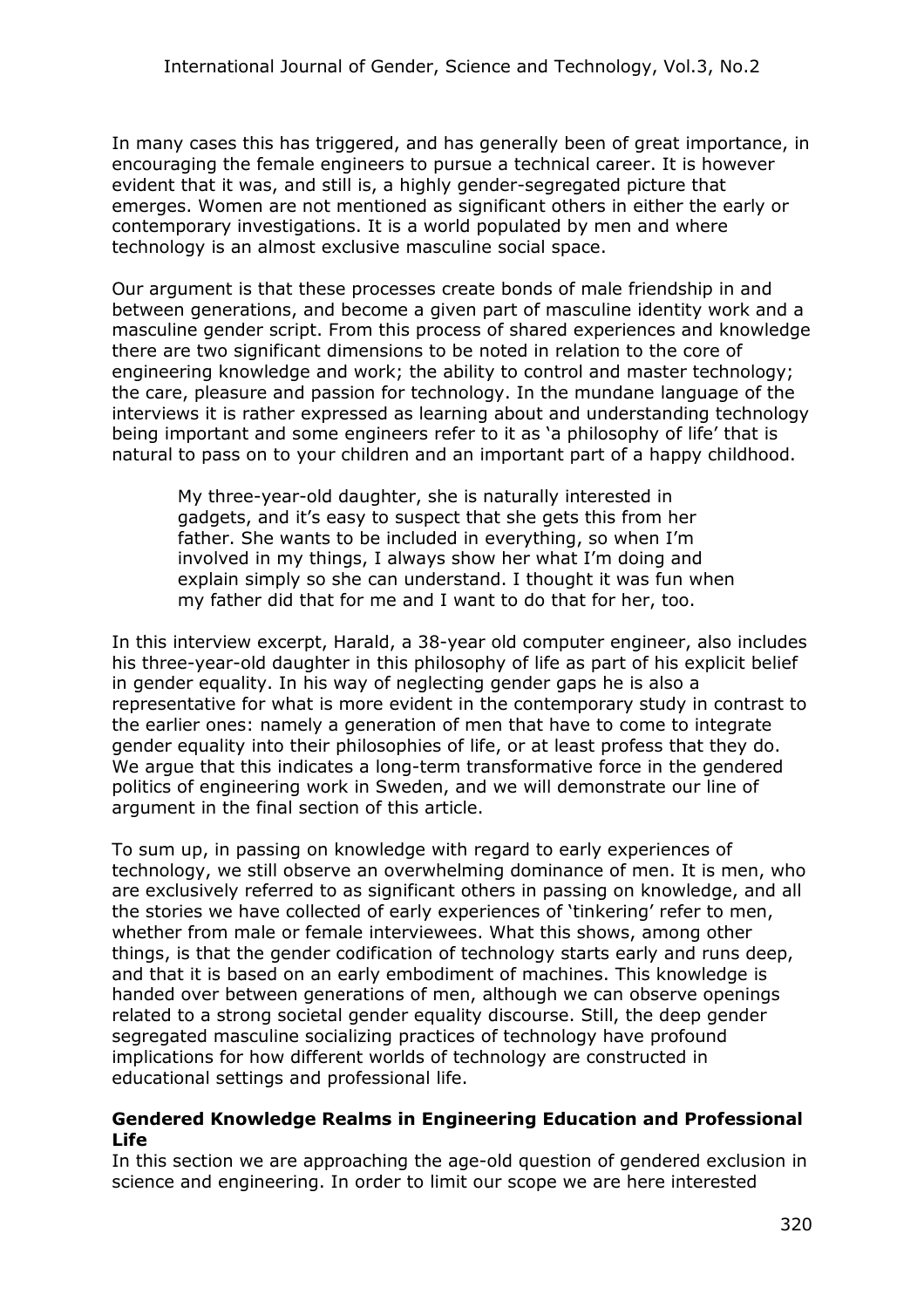mainly in the social continuity of masculine socialising practices with regard to our informants in the early studies as well as the contemporary one.

Not surprisingly, the answers of our informants, both men and women, follow general patterns of explanation. The most recurrent ones are connected to processes of homosocial social practices that in different ways include men and marginalise women and some other men. The social continuity of such practices is at the heart of how and why there is also a clear connection between the early studies and the contemporary one. The long-term stability is overwhelming, and is also a key to the inertia of these gender segregated processes.

A few examples will illustrate this point. In particular the experiences of female engineers are illuminating. Berit, (age 48) in the contemporary study, attended a science programme in upper secondary school, but left after one year. She felt that the boys had an understanding, a hands-on tinkering competence and a common language.

When we read about different materials, machines and engines, the boys already knew, and I had no idea. I had never looked inside an engine before  $\lceil \quad \rceil$  that's when I realised it for the first time. They could talk with the teacher using a terminology that I didn't understand. It felt unfair that they had had a head start. I thought that I can't do this and I don't know what they are talking about.

Many female students witness to a continuous resistance from male students, and generally effectively operating male norms. This is seen today as well as in the early studies. Strategies to cope differ according to the interviewees. It is clear however that the career and life stories of the female engineers in the contemporary study represents a less laborious experience. The experiences of female engineers today indicate a less male-centered work practice. The open and sometimes discriminatory resistance that was documented among female engineers who graduated in the 1960s, 70s and 80s is not recounted today.

A lifelong commitment and interest in technology is also a strong feature in the contemporary interviews. The technology, social continuity, and occupational practice that links to childhood themes are as prevalent today as we saw in the interviews of the early studies. Technology still represents a pleasurable and essential part of the lives of the interviewees, an interest and a way of life that ties together work and leisure. Many of the men spend a major part of their time tinkering with technology, on and off work. Harald has been interested in technical problem-solving for as long as he can remember. He enjoys abstract thinking and says:

It's a part of, what do you call it, my way of looking at life, where it's very important to try to understand  $\lceil \ \ \rceil$  not to take things for granted, but to understand why it is as it is.

This problem-solving attitude is a common theme among of the male participants. Their tinkering pleasures are an essential part of their lives and have given them experience and enabled them to solve practical problems in everyday life; e.g. to mend things that have broken, to keep a car running, to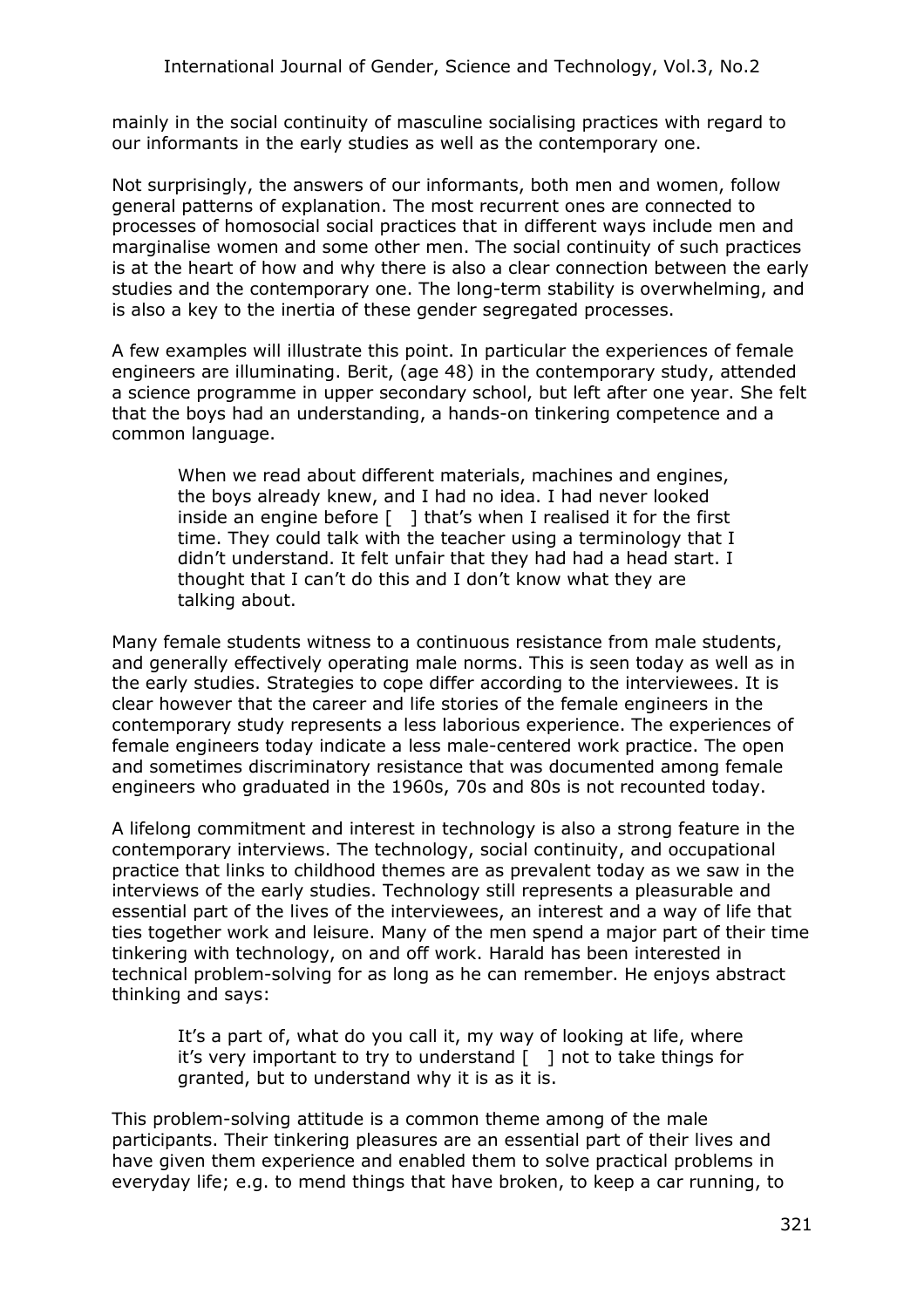renovate their own houses, etcetera. It is a dexterity that equates with independence and a certain sense of security, of being in control of practical realities, and taking pride in not having to "call a repairman".

In sum, throughout this section we have traced the experiences of social and socialising continuity in the lives of the participants. We have confirmed a longitudinal stability, despite the two decades that have passed between our different investigations. The world of technology, artefacts and tinkering stands out as a secure male point of reference in the lives of the informants of today as well as yesterday. The slowness of change is not least connected to how technical skills become part of what it means to be a competent man. With regard to the general explanatory strands of male inclusion and female exclusion in the world of engineering we can still observe the strong masculine image of engineering. Open discriminatory practices are far less evident today as well as general explanations of female deficits, although some men still refer to innate gendered differences as a cause for the gender gap of engineering. So far we have concentrated on findings that confirm gendered stability. We will now move on to signs of change.

#### **NEW ANALYTICAL DIMENSIONS AND OPENINGS IN ENGINEERING, MASCULINITY AND TECHNOLOGY STUDIES**

In spite of the slow progress with regard to the inclusion of women in engineering, due to the masculine social and socialising practices outlined in the previous sections, we do nonetheless identify indicators of change that open up the possibility of a more gender-balanced engineering workforce. In this we draw on our own investigations as well as parallel contemporary investigations (see Fostervold, 2009; Singstad, 2011) that speak to and confirm our observations. This concerns work life balance, new parenting and fathering discourses, and the normative value of an occupational career. As previously discussed these different indicative dimensions are closely related to a strong gender equality discourse that now, we claim, is anchored into the everyday life preferences of our informants.

# **Parenting and Fathering**

In the longitudinal perspective of our investigations there is a clear and discernable difference between the early 1990's and the late 2000's. In our early studies few men took parental leave, although many expressed a wish to do so. We identified a reorientation in the attitudes of the young men and fathers, but there were few of these men that expressed any self-evident position vis-à-vis parental leave. We identified what Jalmert (1984:16) has labelled the "inprinciple man". As such these fathers were distancing themselves from earlier generations of "leisure" or "Sunday-dads" (Åström, 1990; Plantin, 2001). A recurrent theme in the interviews from the early 1990's was that of a generational gap between themselves and their emotionally distant fathers. The ideal or rather anti-ideal was to not become like their fathers. They expressed a strong concern to be different, to be present, and actively involved in the upbringing of their children. In practice however, none of these men shared the parental leave equally with their female partners.[2](#page-13-1) The gap between practice and ideals stood out as an important analytical feature of the early studies. As such they confirmed a fairly traditional gendered division of labour in domestic life as well as in the engineering work force. At that time several of the male engineers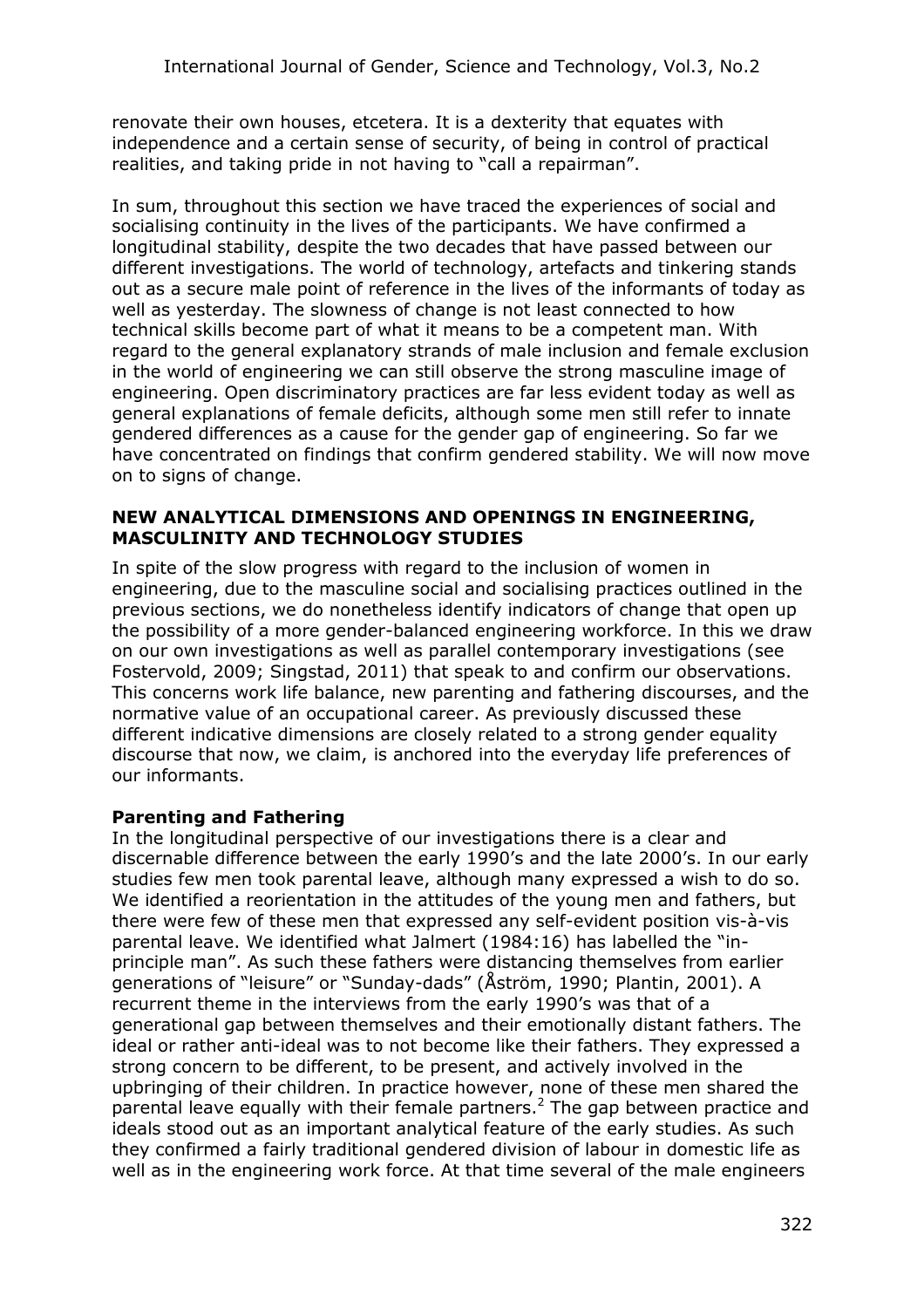'confessed' to an 'in-principle' gender equal attitude, wishing things to be different but they were in practice prioritising work and career. The reasons given for not sharing domestic responsibility and parental leave were mainly economic ones because the men generally earned more than their female partners. The career oriented male bread-winner ideal was still an identifiable feature in these interviews, and it was also a lived ideal of these heterosexual couples.

As we move forward in time, the theme of work life balance is as prevalent as it was twenty years ago, but the focus has changed gradually. In the contemporary interviews, the topic of negotiating time for family life has become much more prominent. The interviewees, men and women, describe constant negotiations, and co-ordination of the 'life and time puzzle' with the stakes being work and family time. A common expression is to be 'squeezed', to have feelings of being insufficient, and tormented by a guilty conscience for not fulfilling duties either at work or at home. In our interpretation, demands from these different spheres have gradually increased. The pressure of a competitive labour market is evident in the interviews. Many of our interviewees work as consultants and are part of a long hours work culture. Hannah, (age 40) who used to do consulting in a computer company, says:

It didn't work at all [ ] at that time I had small children and it wasn't acceptable to go home after a normal day's work, but you were expected to work longer. I felt that they questioned the fact that I left earlier than they did.

As a consultant she was dependent upon a flexible labour market and the economic crisis has in the last couple of years meant an ever-increasing competitive edge. Many of the engineers express a deep-rooted concern that they could lose their jobs. The reality of being squeezed is also something that is noticeable in their lives as they compete in the labour market not only with their technical skills, but also with their availability.

In parallel to being pressured by a competitive labour market, we also note that a pronounced feature in the contemporary interviews is the emphasis that is being put on having a close and daily interaction with their children. It is considered as self-evident by both men and women, and parenthood is a theme that does engage both parents. A common wish is to reach consensus in the family organisation, and where the time spent with your children is often used as a yardstick of your parental ability. Both women and men express shared domestic responsibility as a desirable goal. As a consequence of the pronounced focus on shared responsibility they also report that the negotiated division of time between home and work is source of conflict in many families. Still, it is clear, that women are the main providers of family care. They take a substantially greater share of the parental leave<sup>[3](#page-13-2)</sup> and stay home more often in case of occasional sickness in the family. Rational economic arguments are just as valid today as they were twenty years ago, with men still earning more and having seemingly greater career advancement possibilities. These structural as well as individual impediments are also visible in the contemporary data.

Nonetheless, we do identify an attitudinal change with regard to parental responsibility over time. There is a desire to achieve equality, although individual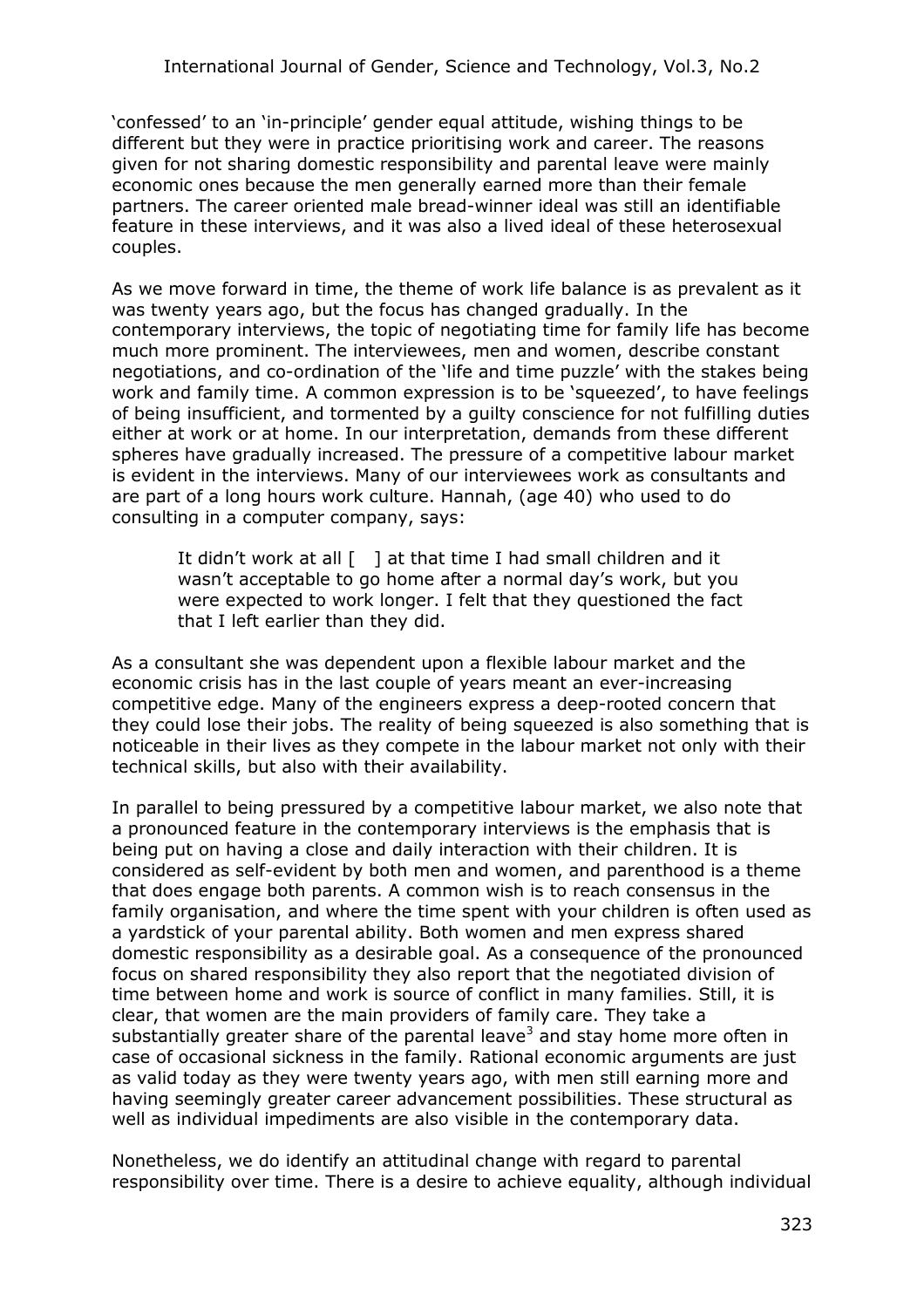family practices witness to the fact that motherhood is still the norm for parenthood, something which many of the male engineers are very aware. The attitudinal change is most evident with regard to the male emphasis on having a close relationship with their children. Harald, for instance, has shared two periods of parental leave equally with his wife. Harald regards this as a right he has been granted. He has not encountered any form of hindrance at his workplace.

It's one of the advantages of this job because it's a large company. Everything is very formalized and you just have to fill in the right form. There is a high average age here and many have children. It's normal to be on parental leave…and we are so big so it's easy to cover a temporary vacancy.

In this we observe a parallel attitudinal change about working life where male parental leave has become non-controversial. It has, as Harald says, become normal. As also been documented by Johansson and Klinth (2010) this attitudinal change has happened in the last ten years. We can see here a normative change in the productive and reproductive sphere. This new form of normative masculinity in regard to fathering is that of a man who actively supports and practices gender equality. This is something that, for example, could be followed in the instructions from the Swedish National Board of Health and Welfare, or articulated in the contemporary parental counselling literature. In addition, many other researchers have witnessed such a gradual and progressive change (see Klinth 2002, Nordberg 2005, Johansson and Klinth 2010). This general reorientation of masculinity and fathering is, we claim, having general effects on gender relations in working life and in domestic life. We interpret this as a progressive change that continually puts a stronger focus on work life balance in a number of different ways and gradually challenges a traditional gendered division of labour. With regard to our investigations we see this as an opening, originating in the reproductive sphere but also having genuine consequences for how gender relations in the labour market in general, and the engineering workforce in particular, are being configured. As we see a relatively less gender-segregated society being formed where parenting and fathering has come into focus for young men's identity work, we also see a reorientation of career and life preferences. In our interpretation this indicates that actual change has occurred, and that gendered power relations have been destabilised in the productive as well reproductive sphere, at least in Sweden where this research was carried out (Nordberg, 2005).

## **Career Orientation and Work-Life Balance**

Further drawing on the general idea of an ongoing reorientation of gendered power relations and new discursive sets of masculine practices in Swedish society, we will, in this section, relate this to individual career orientations, work life balance and gender equality.

In the early studies it was clear that the concept and idea of career played a key role as a cultural organising principle. In the way that the male engineers retold their lives, it was evident that lives were centred around occupational careers. From this followed a career-oriented form of life, in which an occupation was the central life interest and other non-work activities, in one way or another, were meant to complement the content and route of the occupational career. The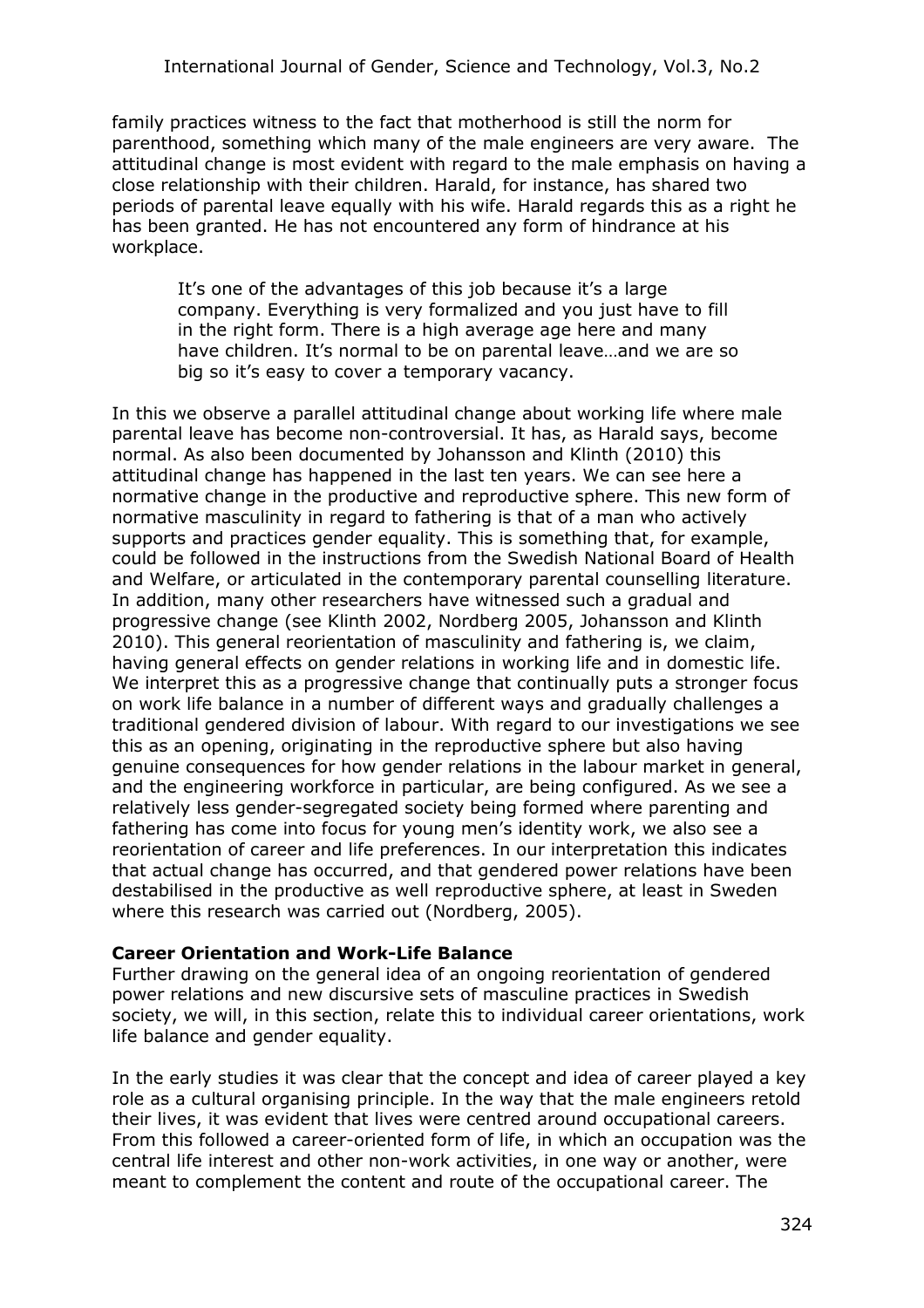narratives of the male engineers were often recounted in terms of their relation to an occupational career. Individual achievements and important career transitions – or the lack there of – were given central weight. A similar principle was also true for the female engineers, but they also emphasised work life balance with regard to their occupational careers. This was especially so for the women who had recently become mothers. The narrative style of these stories closely followed a career oriented form of life, building upon an ideology of career commitment, anticipated career progress, and individualism.

In our contemporary study we have found a marked difference in the way that the engineers talk about and anticipate their occupational careers. The narrative space given to children, the family, the domestic and reproductive sphere is remarkably higher. Given that we believe in a certain ascriptive value of these narratives, there are good reasons to interpret this as indicative of change that is transforming gender relations. A few examples will follow.

For the last few years Harald has worked four days a week. Initially, he used his day off to work on his own computer and programming related projects and for training, which is another of his interests. After having his first child and starting the renovation of his house, the day off has been used for these. He said in the interview that he valued family and his own interests more than a career orientated life, and his family's living expenses are modest so they could afford to live on less.

Most of the male and female engineers interviewed expressed doubts concerning managerial careers. The core of their argument is, and in particular for those with families, that they are not willing to spend the extra amount of hours on the job that a manager is expected to do. Of those interviewed, only one man, Bertil, expressed a desire for managerial career advancement. However, he and his wife had decided to share the upcoming parental leave, which meant that they would work part time for a year. His employer had not readily approved his request but he insisted that he would take parental leave.

The work life balance argument reappeared in different versions. Matilda, (age 28) works flexible hours and stretches her work-day beyond office hours:

We have flexitime system so if things are slow I can go home early without problem and if there is a lot to do we work overtime and I'll bring my computer with me home.

Caesar, (age 28) is a mechanical engineer who lives close to the Norwegian border. He is certain that it would be easier to pursue a well-paid career in Norway, but organises his time flexibly according to his parental responsibilities.

One week I have my son at home and the other week I catch up at work. I get a lot more done that week when I don't have my son. And I don't work as much the week that I have him.

In sum, as we compare the work life balance issues of our different investigations, with the time span of twenty years apart in mind, we notice that the focus on career in a normative sense has decreased. The engineers of the contemporary study, and in particular the male engineers, put greater emphasis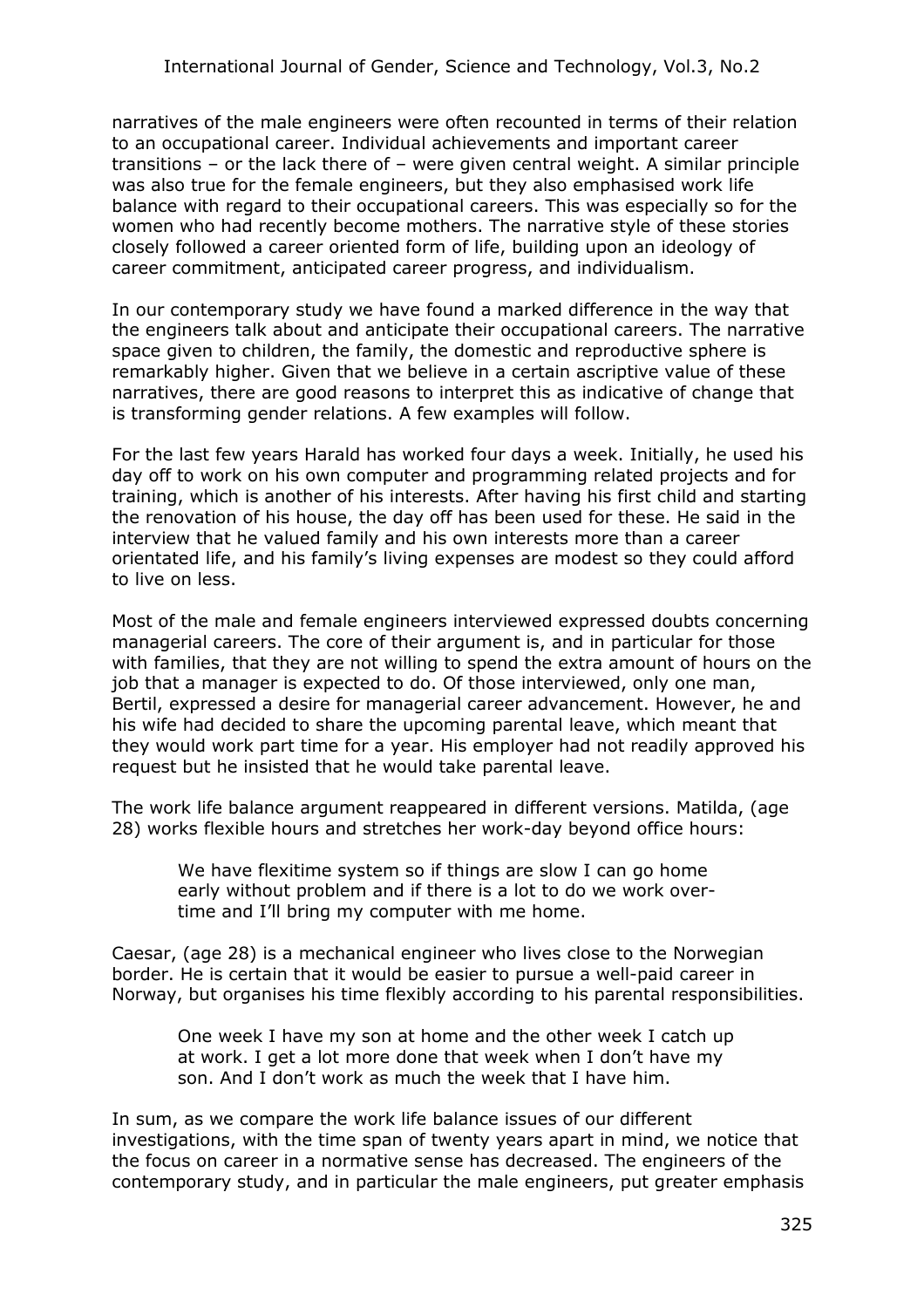<span id="page-13-0"></span>on family, non-work time and staying true to the core of their engineering background by avoiding managerial career advancement. We interpret this as a gradual reorientation of work life preferences. What is of special interest for us is how gradually changing gender relations relate to such a reorientation. We believe that such a reorientation also opens up the possibility of gendered heterogeneity and questioning traditional ideas of male and female in the engineering workforce.

# <span id="page-13-1"></span>**CONCLUSION**

Our aim in this article has been to revisit some of the formative assumptions of the durable relation between engineering, technology, and masculinity. We have done this by employing engineering studies from the early 1990's and a contemporary study of the engineering workforce in a Swedish national context. Our results confirm the strong relation between technology and masculinity, but are also indicative of new dimensions that point to changing gender relations. In the first empirical section we showed how and why masculine social and socialising practices are such a constitutive force in the formation of engineering skills. The early embodied socialisation and technological tinkering is still a male preserve, and a significant cultural code of masculine standards and manhood. This is also what we identity as the core of the long-term stability of our different investigations, and of the power-laden relation between technology and masculinity.

<span id="page-13-2"></span>On the other hand we also observe change and openings due to a strong discourse of gender equality in Swedish society. Here we are aligning our work to contemporary gender and masculinity studies that identify new masculine gender configurations; emphasising men's fathering and parental responsibility as a key to a new balance between the productive and reproductive sphere. In the time span of twenty years that we cover in our work we can see how the male engineers we interviewed have come to put a considerably stronger focus on fathering in the way they recount their lives and occupational careers. Judging by our interviews we see a male reorientation in terms of career and life preferences. Women are undoubtedly still the main providers of child care, parenting and domestic responsibilities, but there is also a clear and discernable difference in the way that we see a new generation of men who have been affected by, and who have integrated, the long-term political visions of gender equality that has been promoted by the Swedish welfare state for over four decades. As the vision of gender equality is progressively integrated into the lives of our interviewees, we also trace a possible change in terms of career orientation. Family, children and domestic life occupy a considerably extended narrative space in comparison to the male engineers of our early studies. We believe that this reorientation, which is rooted in and originates from the reproductive sphere, also has consequences for the working life. As individual, occupational as well as general life preferences produce a less gender segregated imprint today, we can also anticipate change that eventually will challenge the ingrained assumptions that have been so formative for the engineering workforce. Sooner or later this might also allow a discursive space for all kinds of bodies to be socialised into the world of engineering and into the pleasures of an embodied tinkering practice.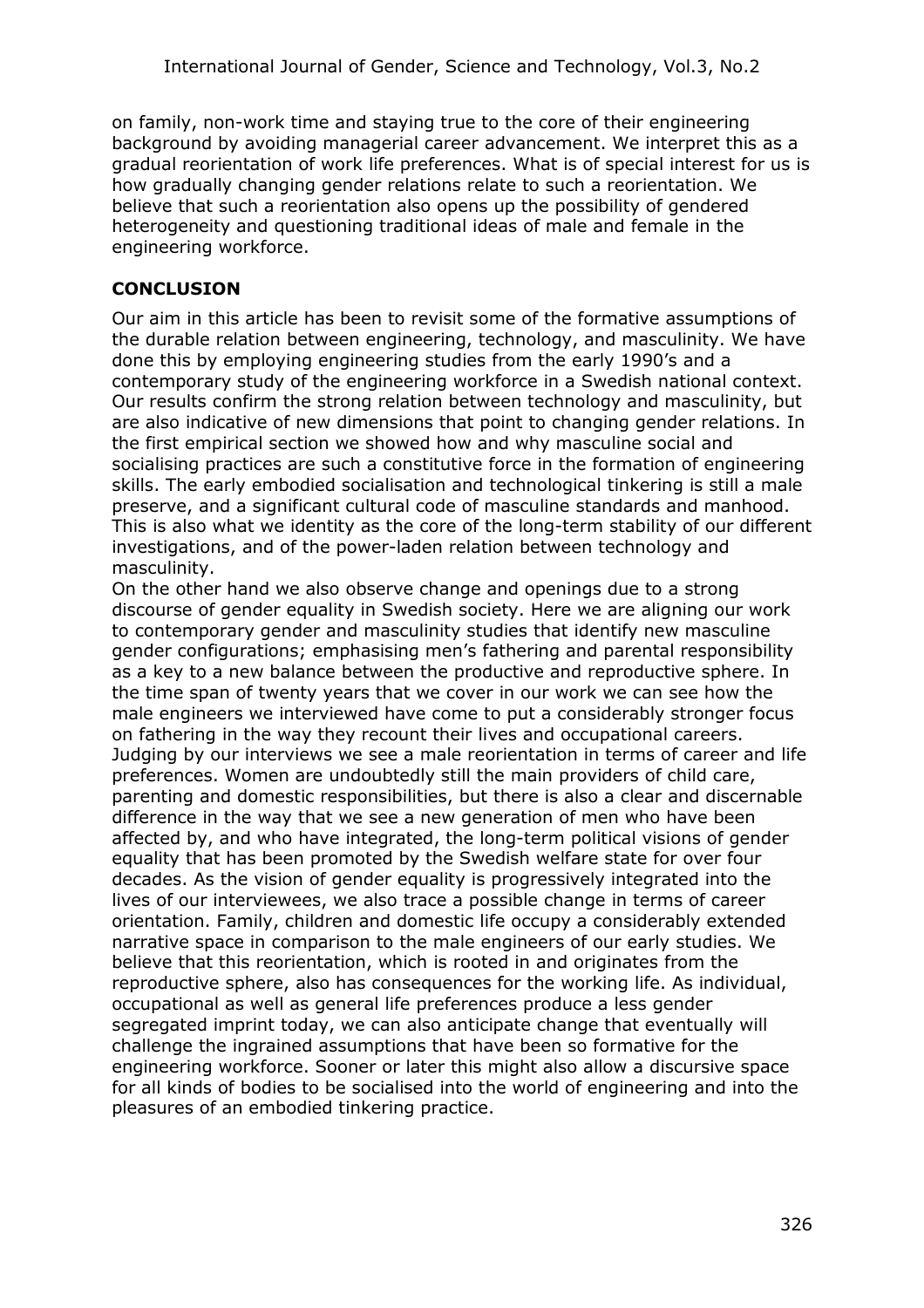## **ENDNOTES**

 $1$  According to Swedish labour statistics "Engineers and technical professionals" are the most male dominated occupational group. In 2009 this group occupied in total 194,103 people, out of which approximately 80 percent are men. The total Swedish workforce in 2009 was 3 925 765.

<sup>2</sup> It needs to be pointed out that all couples interviewed are identified as heterosexual. As one of the reviewers commented, the responses might possibly been different if we had been interviewing same sex parents.

<sup>3</sup> 78 % of total parental leave 2009, source Försäkringskassan (regional social insurance office)

## **REFERENCES**

Åström, L. (1990) *Fäder och söner. Bland svenska män i tre generationer,* Stockholm, Carlssons.

Bray, F. (2007) *'*Gender and Technology'*, Annual Review of Anthropology,* vol. 36, no. 1, pp. 1–21.

Cockburn, C. (1985) *Machinery of Dominance: Women, Men and Technical Know-how*, London, Pluto Press.

Egeberg Holmgren, L. (2011) *IngenMansLand, om män som feminister, intervjuframträdanden och passerandets politik,* Diss. Uppsala, Sociologiska Institutionen, Uppsala Universitet.

Faulkner, W. (2000a) 'Dualisms, Hierarchies and Gender in Engineering', *Social Studies of Science,* vol*.* 30, no. 5, pp. 759–92.

Faulkner, W. (2000b) The power and the pleasure? A research agenda for "making gender stick" to engineers*. Science, Technology, & Human Values*, vol. 25, no. 1, pp. 87-119.

Faulkner, W. (2001) *'*The Technology Question in Feminism: A view from Feminist Technology Studies'*, Women's Studies International Forum,* vol. 24, no. 1, pp. 79–95.

Forsberg, L. (2009) *Involved Parenthood. Everyday Lives of Swedish Middle-Class Families*, Linköping Studies in Arts and Science No. 473.

Fostervold Eidem, M. (2009) *Kjønnsbalanse eller likestilte prosesser? Förståelser av likestilling i Statens Vegvesen,* Trondheim*,* Norges Tekniske och Naturvetenskaplige Universitet.

Gonäs, L, Rosenberg, K, Holth, L & Mc Ewen, B (2009) *[Att riva murar - samspel](http://www.kau.se/forskning/?to_do=show_result&id=10091) mellan utbildning och arbetsliv* [- En rapport från JämVäxt-projektet vid Karlstads](http://www.kau.se/forskning/?to_do=show_result&id=10091) [universitet,](http://www.kau.se/forskning/?to_do=show_result&id=10091) Karlstad, Karlstad University Press.

Hacker, S. (1989) *Pleasure, Power and Technology*, Boston, Unwin Hyman.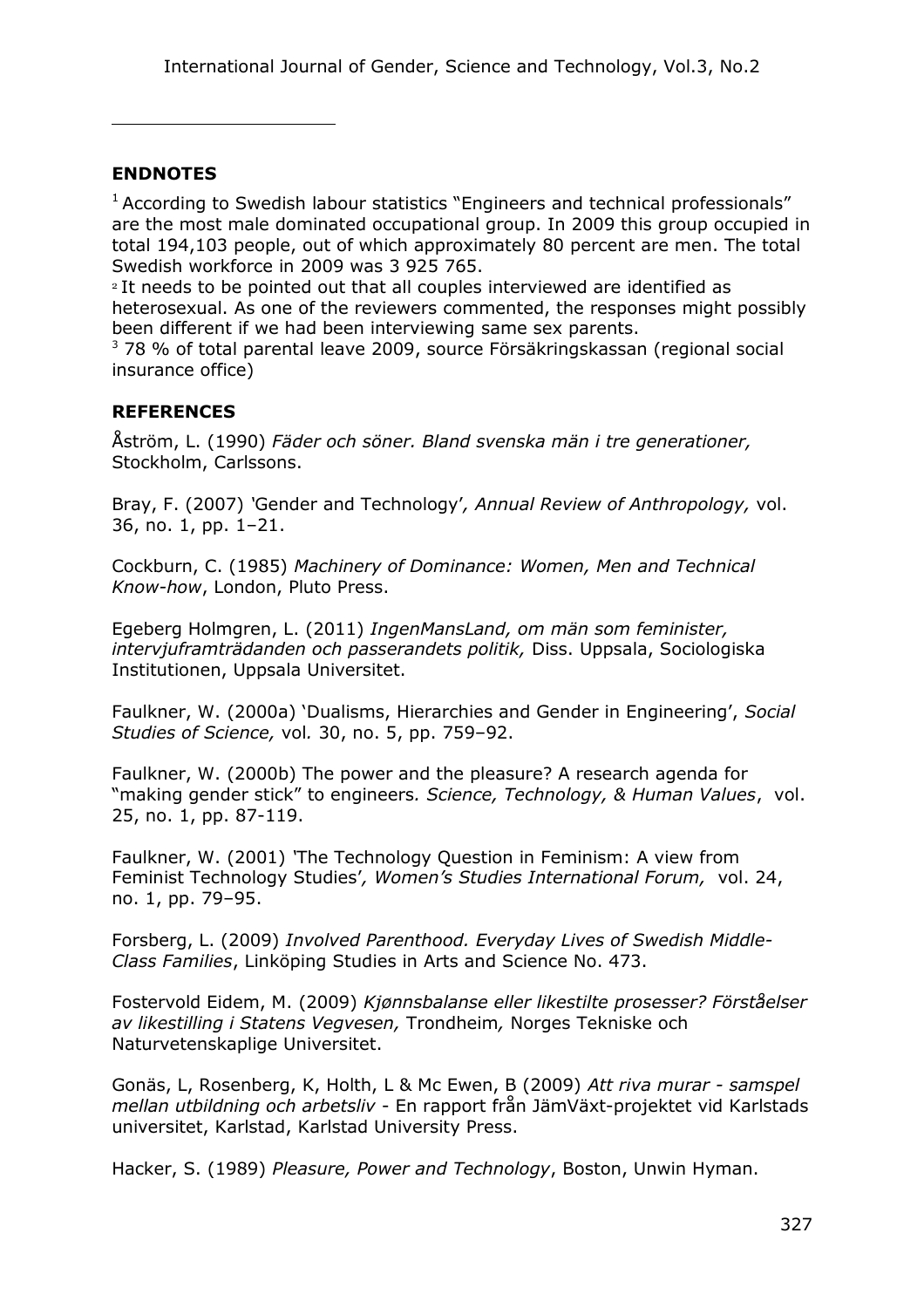Hook, J. L. (2010) "Gender Inequality in the Welfare State: Sex Segregation in Housework, 1965-2003*, American Journal of Sociology*, Vol. 115, No. 5, pp. 1480-1523.

Humphrey, R. (1993) 'Life stories and social careers: Ageing and social life in an ex-mining town'*, Sociology, vol.* 27 no. 1, pp. 166-79.

Jalmert, L. (1984) *Den svenske mannen,* Stockholm, Tiden.

Klinth, R. (2002) *Göra pappa med barn,* Umeå, Borea.

Klinth, R. and Johansson, T. (2010) *Nya svenska fäder,* Umeå, Borea.

Landström, C. (2007) 'Queering Feminist Technology Studies'*, Feminist Theory,* vol. 8, no. 1, pp. 7–26.

Lewis, J. and Campbell, M. (2008) "What's in a Name? 'Work and Family or 'Work and Life'. Balance Policies in the UK since 1997 and the Implications for the Pursuit of Gender Equality" *Social Policy & Administration*, vol. 42, no. 5, pp. 524-541.

Lewis, J., Campbell, M. and Huerta, C. (2008) 'Patterns of paid and unpaid work in Western Europe: gender, commodification, preferences and the implications for policy'*, Journal of European Social Policy*, vol. 18, no. 1, pp. 21-37.

Light, B., Gordon, F. and Alison, A. (2008) "Gay men, Gaydar and the commodification of difference", *Information Technology & People*, vol. 21, no. 3, pp. 300–314.

Magnet, S. (2007) Feminist sexualities, race and the internet: an investigation of suicidegirls.com, *New Media & Society*, vol. 9, no. 4, pp. 577-602.

Mellström, U. (1995) *Engineering Lives, Technology, Time and Space in a MalecentredWorld*, Linköping Studies in Art and Science, no. 128.

Mellström, U. (2002) 'Patriarchal Machines and Masculine Embodiment', *Science,Technology, & HumanValues*, vol. 27, no. 4, pp. 460–78.

Mellström, U. (2004) 'Machines and Masculine Subjectivity, Technology as an Integral Part of Men's Life Experiences', *Men and Masculinities*, vol. 6, no. 4, pp. 368–83.

Mellström, U. (2009) 'The intersection of gender, race, and cultural boundaries or why is computer science in Malaysia dominated by women?', *Social Studies of Science* vol 39, no 6, pp. 885–907.

Mellström, U. (2010) 'New Gender Relations in the Transforming IT-industry of Malaysia', in Booth, S. Goodman, S. & Kirkup, G.E. (eds), *Gender Issues in Learning and Working with Information Technology; Social Constructs and Cultural Contexts,* Hershey, Pennsylvania: IGI Global.